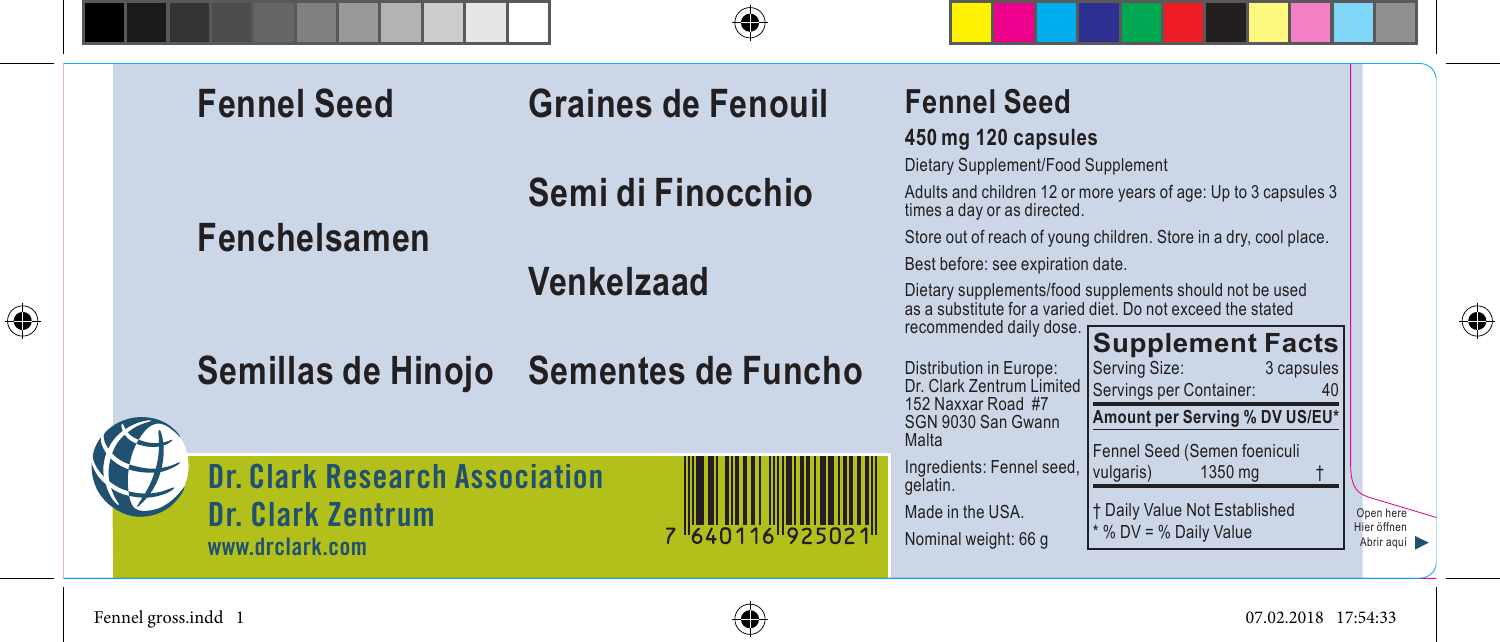# **Venkelzaad**

### **450 mg 120 capsules**

*Voedingssupplement*

핒 Volwassenen en kinderen vanaf 12 jaar: tot 3 capsules 3 maal dagelijks of zoals voorgeschreven door arts/deskundige.

Buiten bereik en zicht van jonge kinderen houden. Droog en op kamertemperatuur bewaren.

Uiterste gebruiksdatum: voedingssupplement niet meer gebruiken na datum vermeld achter 'exp'.

Voedingssupplementen mogen niet als vervanging van een gevarieerde en evenwichtige voeding en van een gezonde levensstijl gebruikt worden. De aanbevolen dagelijkse portie niet overschrijden.

Nominale hoeveelheid: 66 g

**Dr. Clark Research Association Dr. Clark Zentrum www.drclark.com**



### **Voedingswaarde**

| Dosis:                                | 3 capsules     |
|---------------------------------------|----------------|
| Doseringen per pakket:                | 40             |
| 3 capsules bevatten                   | ADH US/ADH EU* |
| Venkelzaad (Semen foeniculi vulgaris) |                |

 $1350$  ma

† ADH niet bekend

\*ADH = Aanbevolen Dagelijkse Hoeveelheid

Ingrediënten: venkelzaad, gelatine. Geproduceerd in de VS.

Distributeur Nederland: Clark Nederland www.clarknederland.nl info@clarknederland.nl



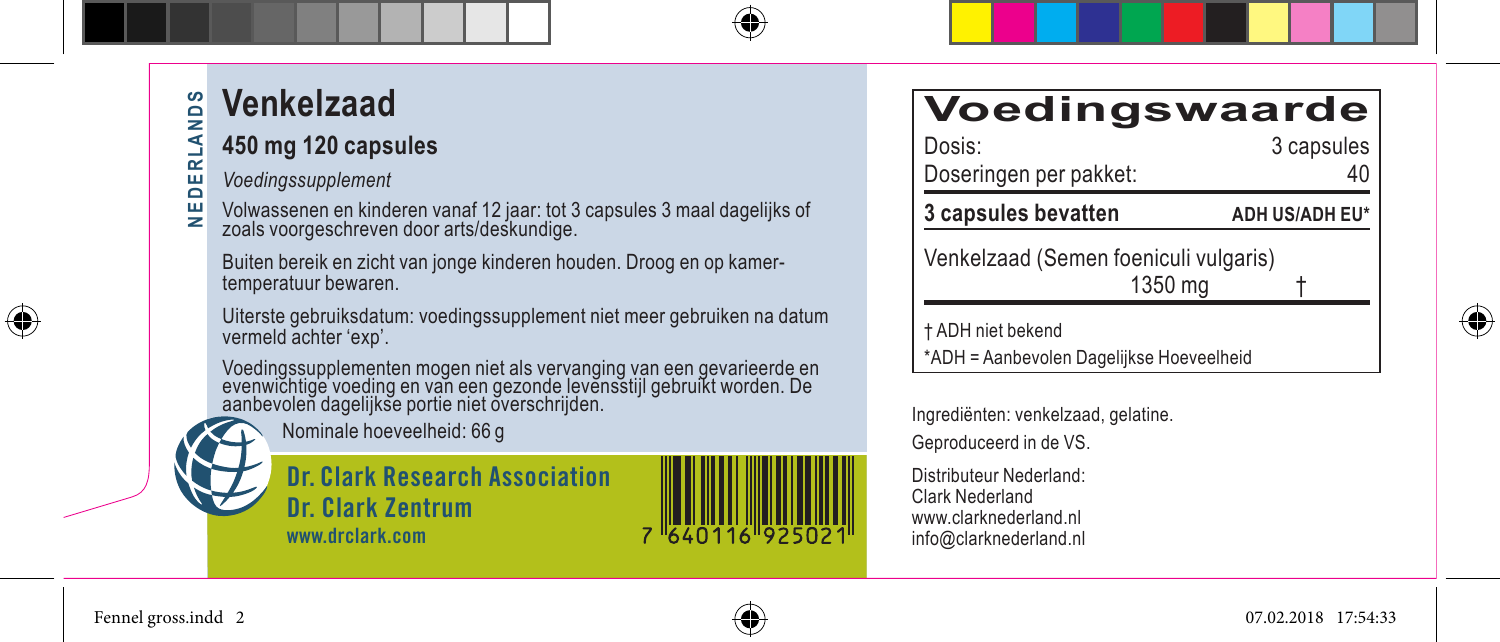# **DEUTSCH DEUTSCH**

### **Fenchelsamen**

### **450 mg 120 Kapseln**

#### *Nahrungsergänzungsmittel*

Erwachsene und Kinder über 12 Jahren: Bis zu 3 Kapseln 3 Mal täglich oder gemäss Empfehlung.

Ausserhalb der Reichweite von kleinen Kindern lagern. An einem kühlen, trockenen Ort lagern.

Mindestens haltbar bis: siehe Verfalldatum auf der Vorderseite, mit "exp" gekennzeichnet.

Nahrungsergänzungsmittel sind kein Ersatz für eine ausgewogene und abwechslungsreiche Ernährung. Angegebene empfohlene Tagesdosis nicht überschreiten.



**Dr. Clark Research Association Dr. Clark Zentrum www.drclark.com**

### **Nährwerttabelle**

| Einnahmeempfehlung:                              | 3 Kapseln |
|--------------------------------------------------|-----------|
| Einheiten pro Packung:                           |           |
| 3 Kapseln (Einzeldosis) enthalten US RDA/EU RDA* |           |
| Fenchelsamen (Semen foeniculi vulgaris) 1350 mg  |           |
| 6 Kapseln (Tagesdosis) enthalten US RDA/EU RDA*  |           |
| Fenchelsamen (Semen foeniculi vulgaris) 2700 mg  |           |
| † keine Tagesdosis festgelegt                    |           |

† keine Tagesdosis festgelegt \*RDA = empfohlene Tagesdosis gemäss 21 CFR 101 (US) bzw. EU Richtlinie 2008/100/EG (EU), umgesetzt für Deutschland in der Nährwert-Kennzeichnungsverordnung.

Inhaltsstoffe: Fenchelsamen, Gelatine (Überzugsmittel). Hergestellt in den Vereinigten Staaten.

Vertrieb in Europa: Dr. Clark Zentrum Limited, 152 Naxxar Road #7, SGN 9030 San Gwann, Malta.



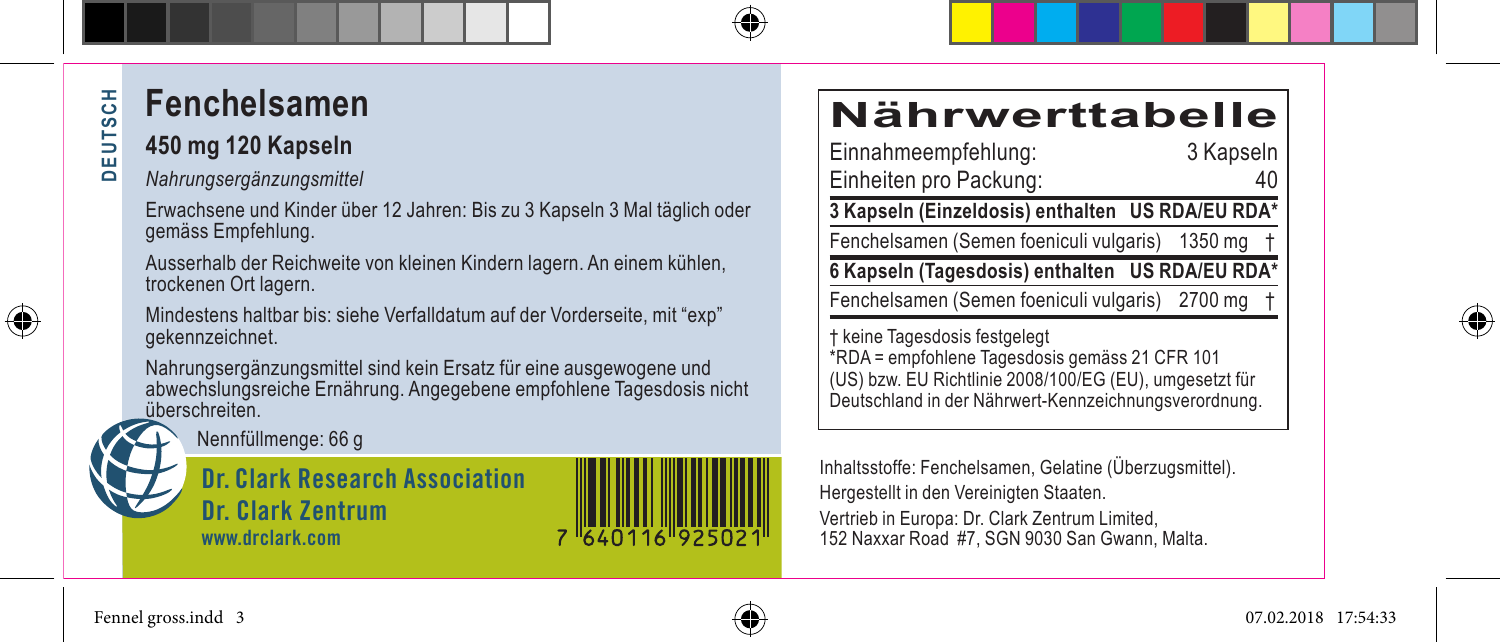### **Sementes de Funcho**

#### **450 mg 120 cápsulas**

- *Suplemento alimentar*
- Adultos e crianças acima de 12 anos: Até 3 cápsulas 3 vezes ao dia ou como recomendado.

Guardar fora do alcance das crianças de tenra idade. Armazenar em local fresco e seco.

Melhor antes: ver data de caducare, marcado "exp".

Os suplementos alimentares não devem ser utilizados como substitutos de um regime alimentar variado. Não exceda a dose diária recomendada. Peso nominal: 66 g





### **Valor alimentício**

| Dosagem:<br>Porções por embalagem:                       | 3 cápsulas     |
|----------------------------------------------------------|----------------|
| 3 cápsulas contêm                                        | DDR US/DDR UE* |
| Sementes de funcho (Semen foeniculi vulgaris)<br>1350 mg |                |

† DDR não estabelecida \*DDR = Dose Diária Recomendada

Ingredientes: sementes de funcho, gelatina. Fabricado nos EUA.

Distribuidor en España y Portugal: Natur & Clark SL, c / Hortaleza 106 28004 Madrid, España 26.00011533/M

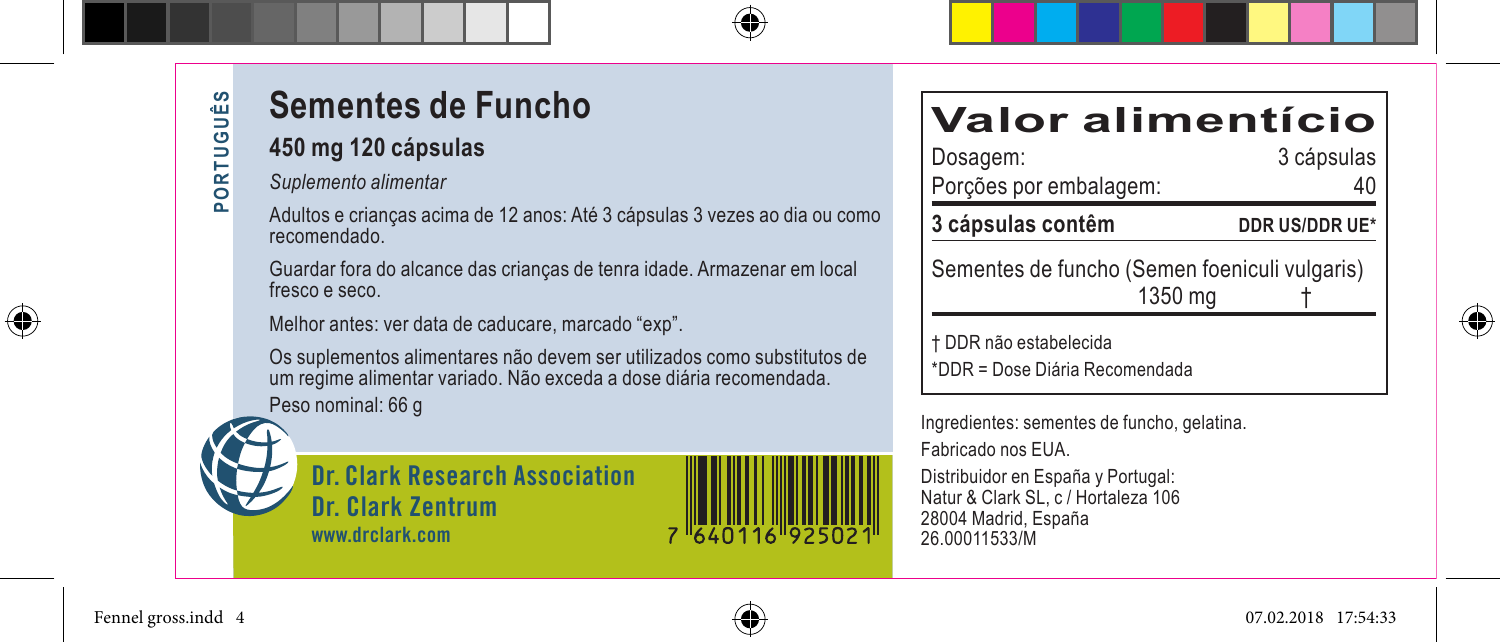#### **Semillas de Hinojo SP ESPAÑOL AdS 450 mg 120 cápsulas**

#### ũũ

*Complemento alimenticio*

Adultos y niños de más de 12 años: Hasta 3 cápsulas 3 veces por día o según recomendación.

Manténgase fuera del alcance de los niños más pequeños. Almacenar en un lugar fresco y seco.

Consumir preferentemente antes de: vea fecha de caducidad, marcada "exp".

Los complementos alimenticios no deben utilizarse como sustituto de una dieta equilibrada. No superar la dosis diaria expresamente recomendada. Peso nominal: 66 g



⊕

**Dr. Clark Research Association Dr. Clark Zentrum www.drclark.com**



|  |  | <b>Valor alimenticio</b> |  |  |
|--|--|--------------------------|--|--|
|  |  |                          |  |  |

| 3 cápsulas contienen | <b>CDR US/CDR UE*</b> |
|----------------------|-----------------------|
| Dosis por envase:    | 40                    |
| Dosificación:        | 3 cápsulas            |

Semillas de hinojo (Semen foeniculi vulgaris) 1350 mg †

† CDR no establecida \*CDR = Cantidad Diaria Recomendada

Ingredientes: semillas de hinojo, gelatina. Fabricado en los EEUU.

Distribuidor en España y Portugal: Natur & Clark SL, c / Hortaleza 106 28004 Madrid, España 26.00011533/M



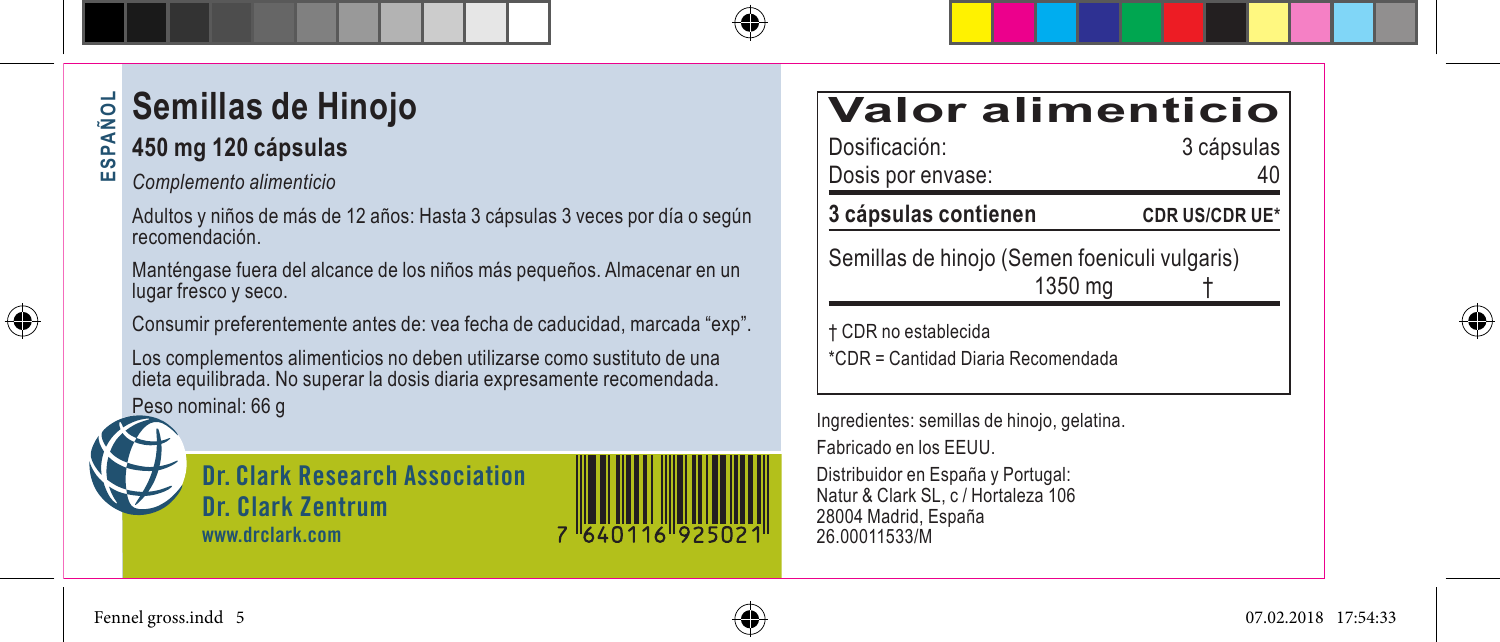# **Semi di Finocchio**

#### **450 mg 120 capsule**

*Integratore alimentare*

Adulti e bambini sopra i 12 anni: Fino a 3 capsule 3 volte al giorno o secondo prescrizione.

Mantenere fuori dalla portata dei bambini piccoli. Conservare in luogo fresco e asciutto.

Da consumarsi entro: vedere data di scadenza, indicata "exp".

Gli integratori alimentari non vanno intesi come sostituto di una dieta variata. Non eccedere la dose giornaliera raccomandata.

Peso nominale: 66 gr





| <b>Valore alimentare</b><br>Posologia:<br>Dosi per contenuto:                  | 3 capsule             |  |  |  |
|--------------------------------------------------------------------------------|-----------------------|--|--|--|
| 3 capsule contengono                                                           | <b>RDA US/RDA UE*</b> |  |  |  |
| Semi di finocchio (Semen foeniculi vulgaris)<br>1350 mg                        |                       |  |  |  |
| † Razione giornaliera non stabilita<br>*RDA = Razione Giornaliera Raccomandata |                       |  |  |  |
| Ingredienti: semi di finocchio, gelatina.<br>Fabbricato negli Stati Uniti.     |                       |  |  |  |
| Agente esclusivo Italia:                                                       |                       |  |  |  |

Agente esclusivo Italia: Dr. Clark Service di Marina Cosati Via Montarinetta 1 6900 Lugano Svizzera

 $\bigoplus$ 

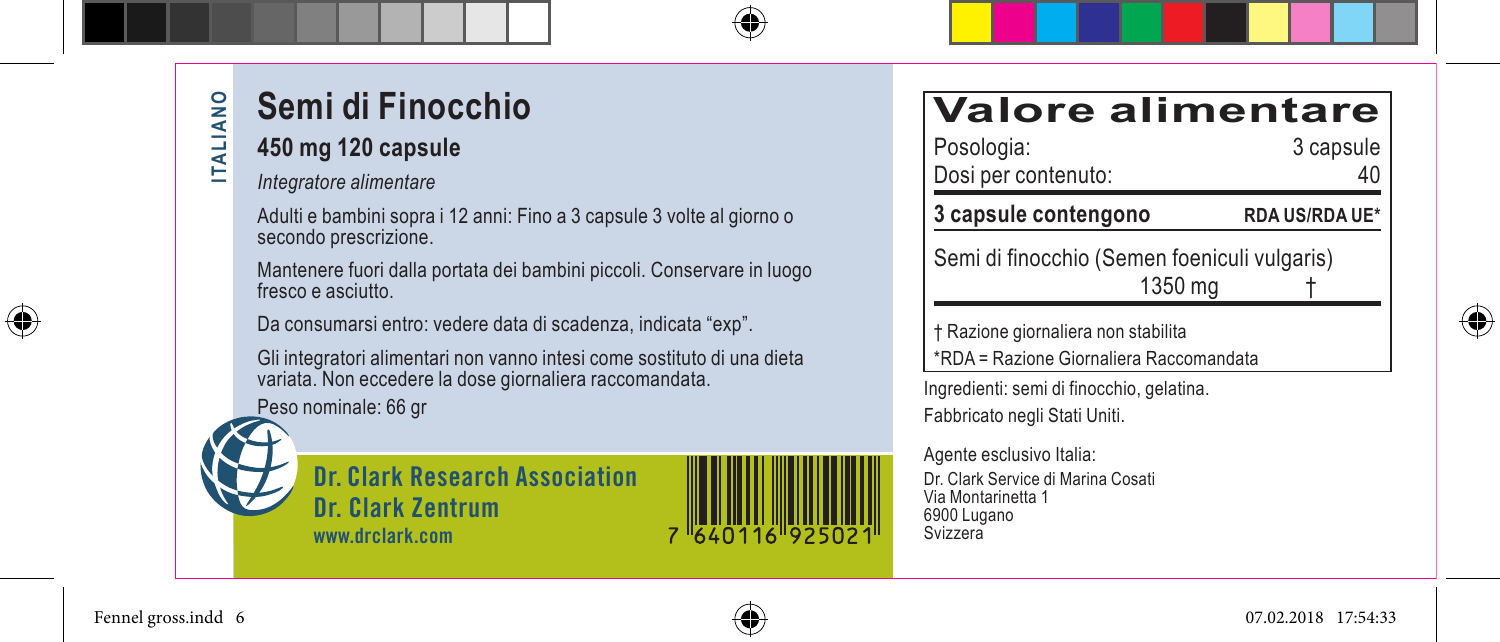# **Graines de Fenouil**

### **450 mg 120 capsules**

#### *Complément Alimentaire*

Adultes et enfants de 12 ans ou plus: Jusqu'à 3 capsules 3 fois par jour ou selon recommandation.

Tenir hors de la portée des jeunes enfants. À conserver dans un endroit frais et sec.

À consommer de préférence avant: voir date de péremption, marquée "exp".

Les compléments alimentaires ne doivent pas être utilisés comme substituts d'un régime alimentaire varié. Ne pas dépasser la dose journalière indiquée.

Poids nominal: 66 g.



**FRANÇAIS**

⊕

 $\frac{1}{2}$ RANÇA 됴

> **Dr. Clark Research Association Dr. Clark Zentrum www.drclark.com**

### Ingrédients: graines de fenouil, gélatine. Fabriqué aux États-Unis.

Distribution en Europe: Dr. Clark Zentrum Limited, 152 Naxxar Road #7, SGN 9030 San Gwann, Malta.

# **Valeur nutritionnelle**<br>Dose recommandée:<br>3 capsules

Dose recommandée: Nombre de doses rec. par boîte: 40 **3 capsules contiennent AJR US/AJR UE\***

Graines de fenouil (Semen foeniculi vulgaris)  $1350$  ma

† AJR non établi \*AJR = Apport Journalier Recommandé



Fennel gross.indd 7 07.02.2018 17:54:33